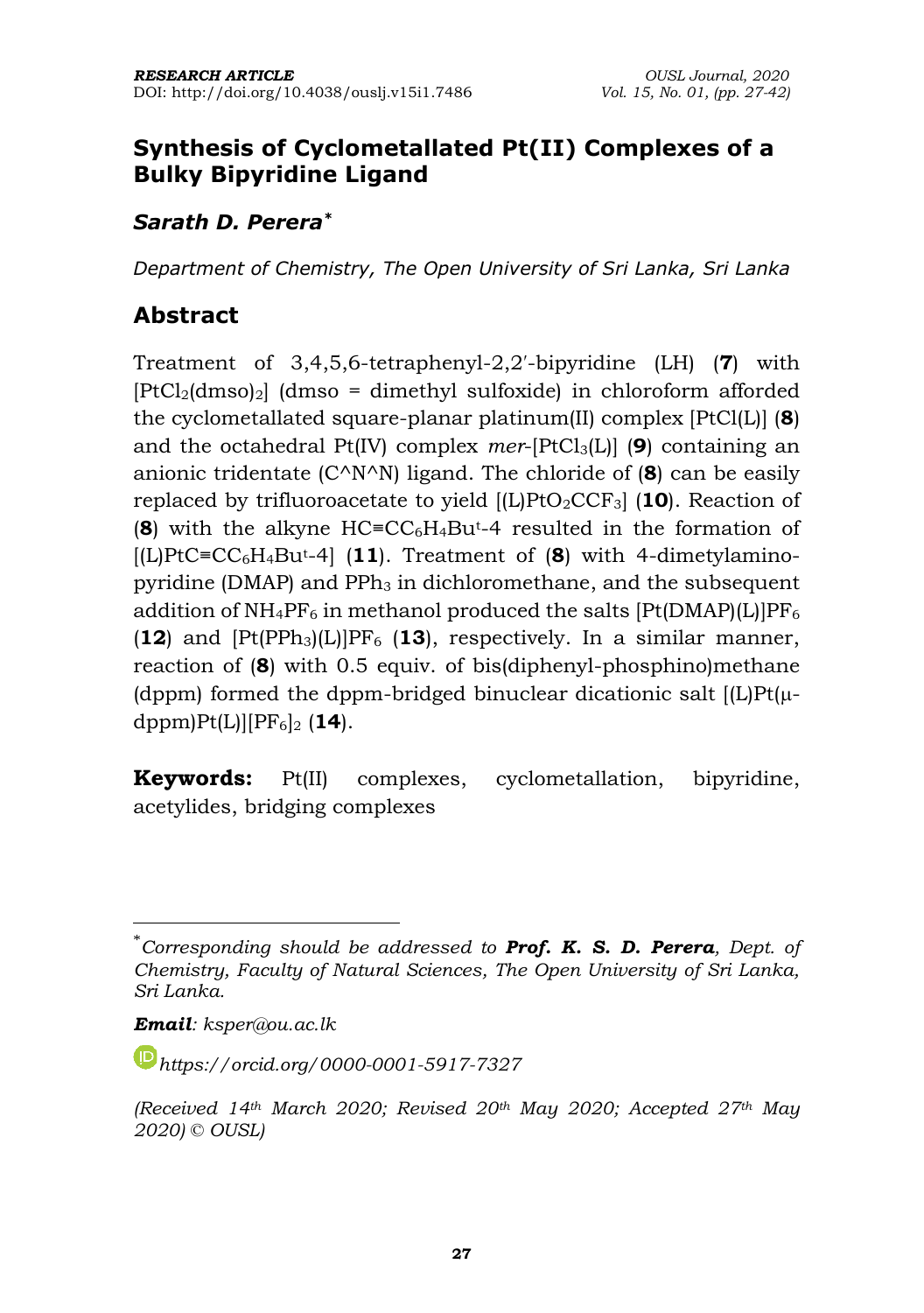#### **Introduction**

Interest on cyclometallated complexes of the type  $(C^{\wedge}N)M$ ,  $(N^{\wedge}C^{\wedge}N)M$  and  $(C^{\wedge}N^{\wedge}N)M$  of platinum, ruthenium and iridium has risen recently as they are capable of harvesting light (Balzani & Campagna, 2007). Cyclometallated platinum(II) complexes containing a bidentate unit (C^N)Pt (Nikolaeva & Puzyk, 2013; Murphy, *et al*., 2012; Shafikov, 2019), tridentate units (N^C^N)Pt (Murphy, *et al*., 2012; Colombo, *et al*., 2015; Williams, *et al*., 2003) and (C^N^N)Pt (Tsai, *et al*., 2015; Fung, *et al*., 2016; Feng, *et al*., 2006; Shao, *et al*., 2008; Lu, *et al*., 2004; Nolan, *et al*., 2013) are derived from aromatic N-donor ligands which display a variety of emissive excited states, including ligand-to-metal and metal-toligand charge transfers. Phosphorescent Pt(II) complexes possess many advantages such as a wide emission colour tunability, a better stability towards photo and chemical degradation, a very large stokes shift, and long-lived luminescent excited states (Colombo, *et al*., 2015). The relative energy of these excited states is strongly affected by the groups attached to these ligands and the other auxiliary ligand bonded to the Pt(II) centre. Some of the basic and well-studied ligand types are given in Figure 1; **I** (Nikolaeva & Puzyk, 2013; Murphy, *et al*., 2012); **II** (Nikolaeva & Puzyk, 2013); **III** (Shafikov, 2019); **IV** (Shafikov, 2019); **V** (Murphy, *et al*., 2012; Colombo, *et al*., 2015; Williams, *et al*., 2003); **VI** (Fung, *et al*., 2016; Feng, *et al*., 2006; Shao, *et al*., 2008; Lu, *et al*., 2004; Nolan, *et al*., 2013); and **VII** (Tsai, *et al*., 2015).



**Figure 1**. Molecular structures of ligands **I** – **VII**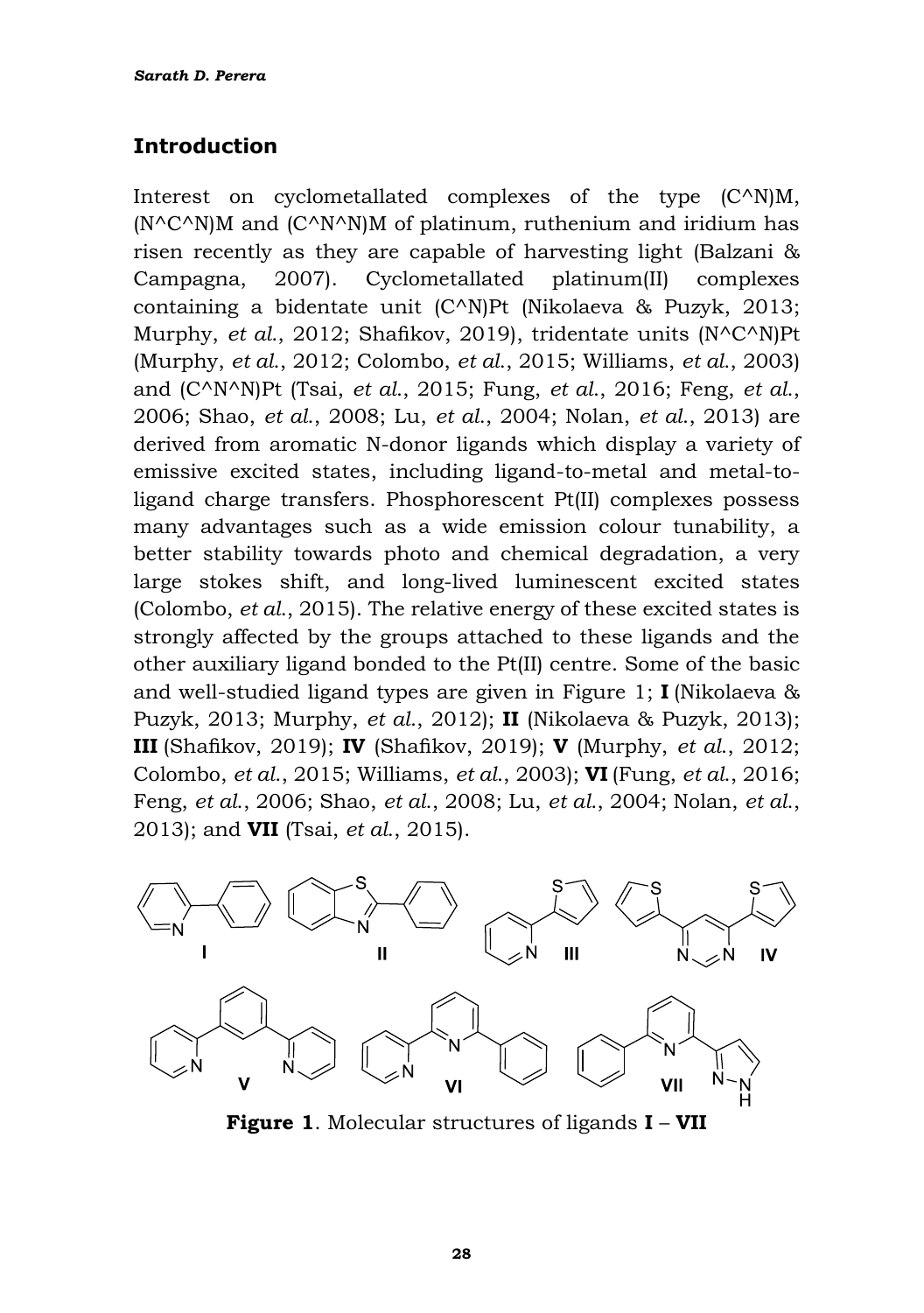The cyclometallated platinum(II) complexes of the type  $[Pt(NH<sub>3</sub>)<sub>2</sub>(C<sup>^</sup>N)]ClO<sub>4</sub>(1)$ , where C<sup> $^$ N</sup> is a 2-phenylbenzothiazole ion showed intense long-lived luminescence (Figure 2) (Nikolaeva & Puzyk, 2013). Williams *et al.* showed that tridentate (N^C^N)Pt(II) complex (**4**) has slightly superior luminescence quantum yield when compared to that of the bidentate (N^C)Pt(II) complex (**2**) (Murphy, *et al*., 2012).



**Figure 2**. Molecular structures of cyclometallated Pt(II) complexes (**1**) - (**6**)

The binuclear cyclometallated complex (**3**) of a substituted 4,6 bis(2-thienyl)pyrimidine emits in the red region of the spectrum  $(\lambda_{\text{max}} = 610 \text{ nm}, \Phi = 0.85 \text{ in deoxygenated dichloromethane at } 300$ K). Colombo *et al*. described the synthesis of neutral tridentate (N^C^N)Pt(II) complexes as long-lived bio-imaging probes bearing hydrophilic ethylene glycol chains to increase the water solubility and bio-compatibility. The luminescent complexes of type (**5**) display self-assembly and anti-cancer properties and exert cytotoxicity towards different immortalized cancer cells and primary cells (Tsai, *et al*., 2015). The Pt(II) complexes of the type [Pt(C^N^N)(NHC)]O3SCF<sup>3</sup> (**6**) (NHC = N-heterocyclic carbene)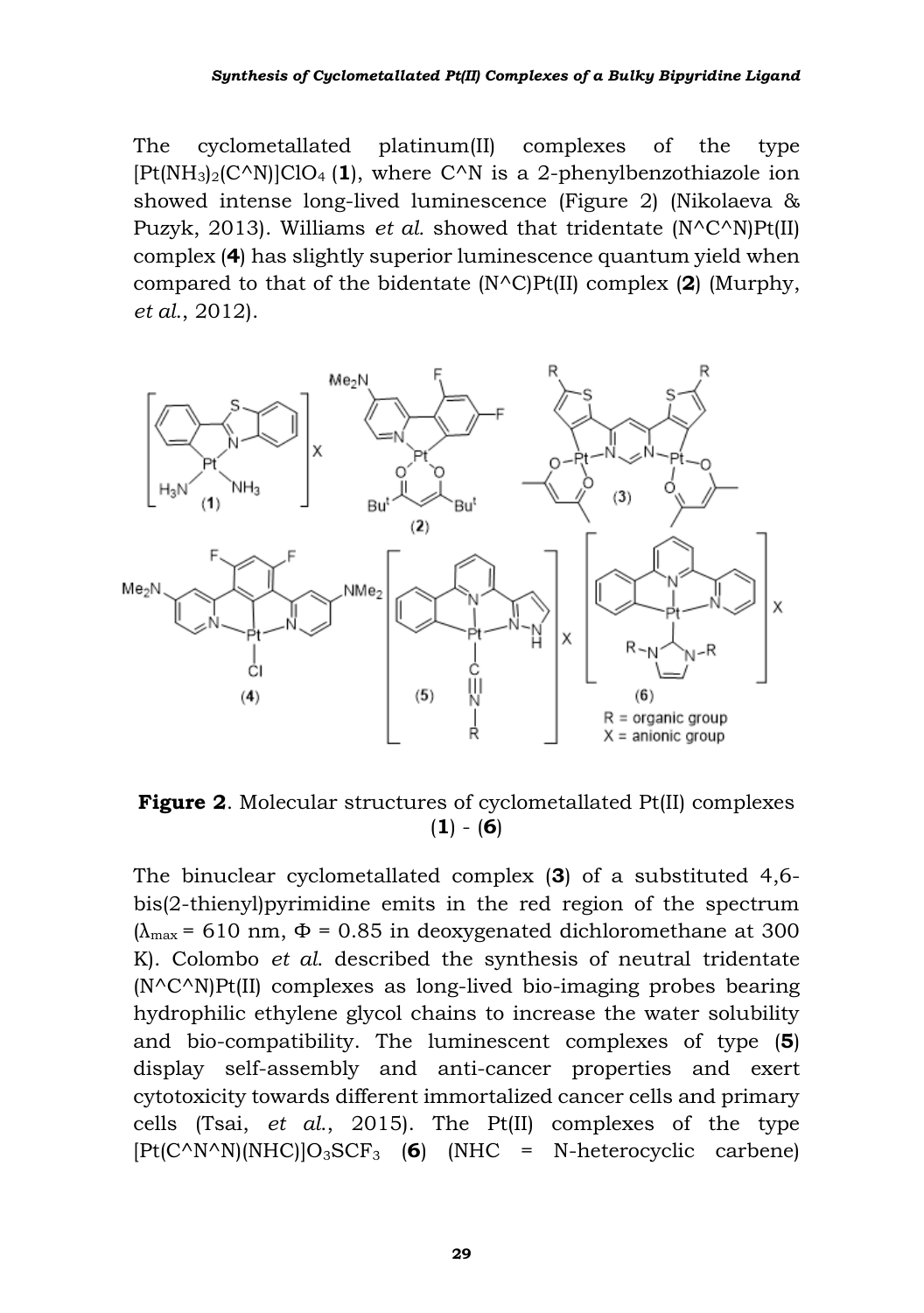showed up to 15-fold higher emission intensities upon binding to mismatched DNA over matched DNA, and can be utilized for both detecting DNA abasic sites and identifying cancer cells (Fung, *et al*., 2016). . The photo-physical and third-order nonlinear optical properties of cyclometallated (4,6-diphenyl-2,2′-bipyridyl pentynyl)platinum(II) complex have been investigated (Shao, *et al*., 2008). Based on their systematic studies, Lu *et al.* suggest that tridentate cyclometallated (C^N^N)Pt(II) σ-alkynyl complexes are promising light-emitting materials, especially as phosphorescent dopants for OLED applications, due to their intense, readilyadjustable triplet emissions under ambient conditions and their thermal stability (Lu, *et al*., 2004).

Synthesis of the pyridyl-centred polyphenylene (**7**) (see Scheme 1) and its coordination chemistry particularly with rhodium and palladium have been reported (Ollangnier, *et al*., 2008; Perera & Draper, 2009; Perera, 2018). It is of interest to explore the chemistry of this pyridyl-centred polyphenylene ligand (**7**) with platinum centres in order to prepare possible photoactive luminescent complexes of the type  $[(C^N N^N)PtX]$   $(X = \text{halide}, \text{trifluoroacetate},$ acetylides),  $[(C^N N^N)P_t(L')]PF_6$  (L' = pyridine or phosphine) and a binuclear complex containing bridging ligands. In this paper we report studies carried out to devise synthetic routes to such complexes.

# **Methodology**

All the experiments were carried out in an inert atmosphere (dinitrogen or argon). Elemental analyses were carried out on a Carlo Erba 1006 automatic analyser. IR spectra were recorded on a PerkinElmer Spectrum One FT-IR spectrometer fitted with a universal ATR sampling accessory. Mass spectral data were obtained using a micromass LCT electrospray mass spectrometer. NMR spectra were recorded on a Bruker DPX 400 spectrometer (operating frequencies for 1H and 13C are 400.13 and 100.62 MHz, respectively) or Bruker Avance<sup>Π</sup> 600 spectrometer (operating frequencies for 1H and <sup>13</sup>C are 600.13 and 150.9 MHz). 1H and 13C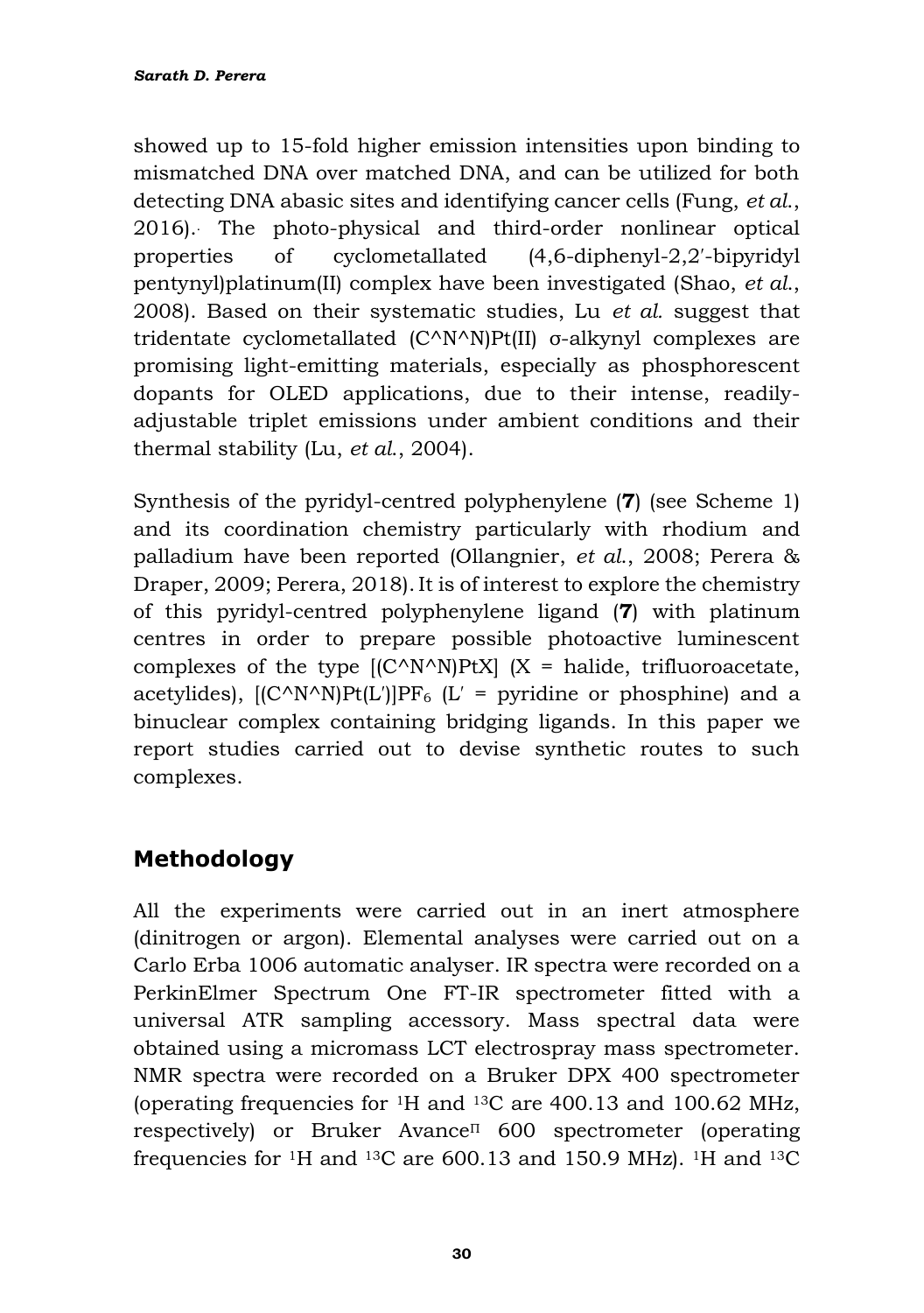chemical shifts  $(\delta)$  are in ppm with respect to TMS, and coupling constants (J) are in Hz. Single-crystal analyses were performed on a Bruker SMART APEX CCD diffractometer using graphite monochromised Mo-K<sub>a</sub>  $(\lambda=0.71073\text{\AA})$  radiation and refinements were obtained using SHELXS software. Figures 3 and 4 feature the images obtained by using Mercury software. 3,4,5,6-Tetraphenyl-2,2′-bipyridine (**7**) was prepared according to a procedure recorded in relevant literature (Ollangnier, *et al*., 2008).

#### **[PtCl(L)]** (**8**) and *mer***-[PtCl3(L)]** (**9**)

Suspension of the ligand (**7**) (60 mg, 0.13 mmol) and  $[PtCl<sub>2</sub>(dmos<sub>2</sub>)]$ (55 mg, 0.13 mmol) in chloroform (12 mL) was refluxed for 24 h to give an orange precipitate. The solution was concentrated (*ca.* 1.5 mL) and methanol (*ca.* 0.5 mL) was added. The orange precipitate [PtCl(L)] (**8**) was filtered off and washed with methanol (68 mg, 76%). Upon standing, the mother liquor gave yellow crystals of *mer*- [PtCl3(L)] (**9**) (16 mg, 16%).

#### **[PtCl(L)]** (**8**)

Found: C, 58.23; H, 3.31; N 3.74, calcd. (%) for  $C_{34}H_{23}CIN_2Pt \cdot 0.1CHCl_3$ : C, 58.34; H, 3.31; N 3.99. IR (neat, v, cm<sup>-1</sup>): 3059, 1597, 1575, 1466, 1406, 755, 727 and 701. 1H NMR (400 MHz, CDCl<sub>3</sub>):  $\delta$  9.37 (m, 1H, H<sup>6</sup>), 8.02 (d, 1H, <sup>3</sup>J(HH) 7.8 Hz, H<sup>8</sup>), 7.55-7.50 (m, 2H,  $H^5$  &  $H^4$ ), 7.3-7.2 (m, 7H,  $H^{Ph}$  &  $H^{9}$ ), 7.13-7.06 (m, 4H, HPh), 6.95-6.91 (m, 3H, HPh), 6.74-6.69 (m, 2H, HPh), 6.61-6.57 (m, 2H, H3 and H10) and 6.02 (d, 1H, 3J(HH) 7.8 Hz, H11). 13C NMR was not recorded as (**8**) is not very soluble in most of the deuterated solvents.

#### *mer***-[PtCl3(L)]** (**9**)

Found: C, 52.65; H, 3.03; N 3.24, calcd. (%) for  $C_{34}H_{23}Cl_{3}N_{2}Pt$ <sup>.</sup> $0.1CHCl_{3}$ : C, 52.98; H, 3.01; N 3.63. IR (neat, v, cm<sup>-1</sup>): 3006, 1598, 1576, 1470, 1442, 1407, 1276, 1261, 764, 751 and 700. <sup>1</sup>H NMR (400 MHz, CDCl<sub>3</sub>): δ 9.51 (m, 1H, H<sup>6</sup>), 8.02 (dd, 1H,  $3J(HH)$  7.5 Hz,  $4J(HH)$  1.0 Hz,  $H^8$ , 7.69-7.66 (m, 1H,  $H^5$ , overlaps with H4), 7.64 (dt, 1H, 3J(HH) 8.0 Hz, 4J(HH) 2.0 Hz, H4), 7.37-7.30 (m, 6H, HPh), 7.26 (dt, 1H, 3J(HH) 8.0 Hz, 4J(HH) 1.5 Hz, H9), 7.17- 7.14 (m, 4H, HPh), 7.00-6.97 (m, 3H, HPh), 6.84 (dd, 1H, 3J(HH)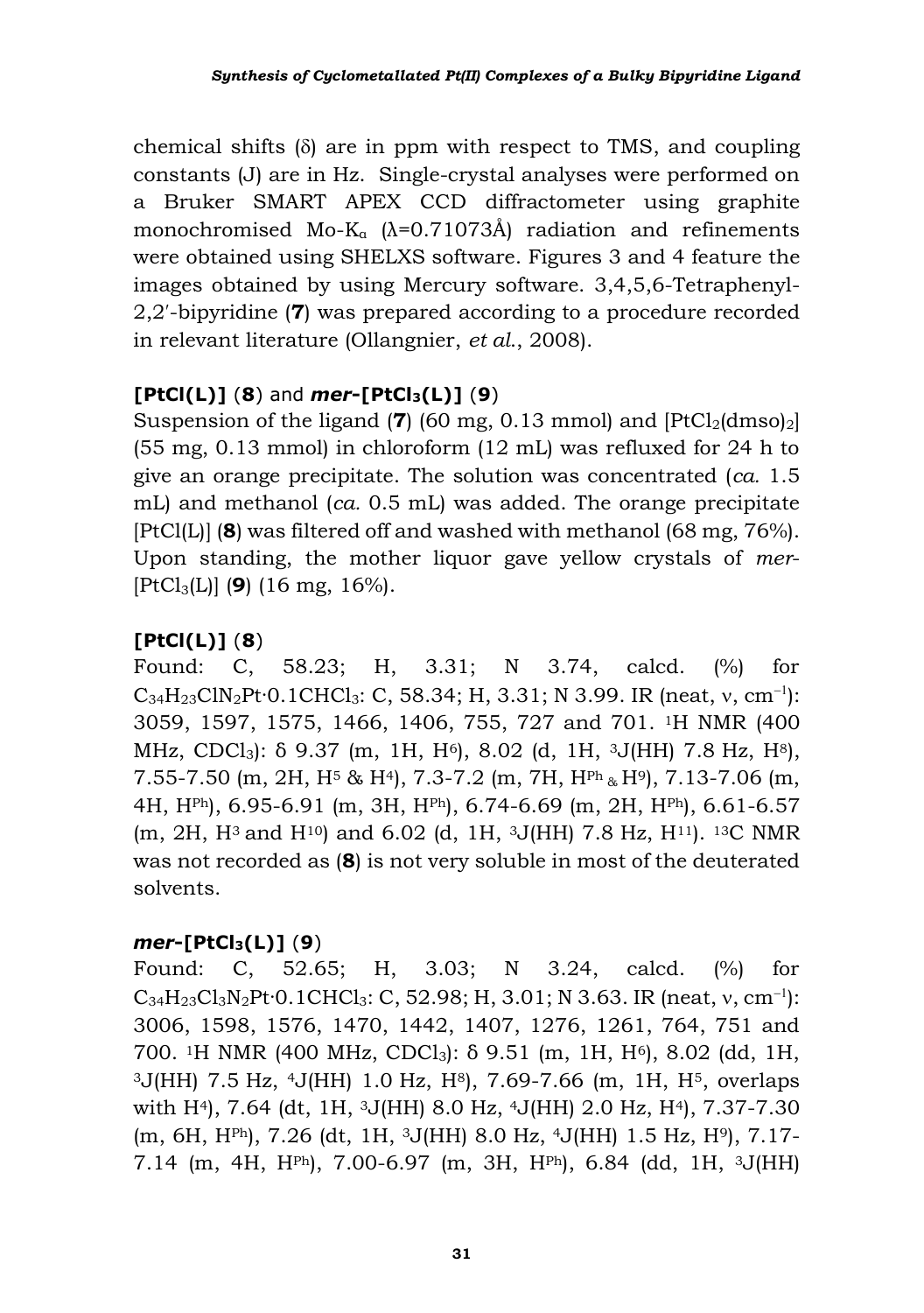8.0 Hz, <sup>4</sup>J(HH) 1.0 Hz,  $H^{3}$ ), 6.77-6.70 (m, 3H,  $H^{Ph}$  and  $H^{10}$ ) and 6.20 (dd, 1H,  $3J(HH)$  8.5 Hz,  $4J(HH)$  1.5 Hz,  $H^{11}$ ).  $13C$  NMR:  $\delta$  148.6 (C<sup>6</sup>), 139.0 (C<sup>4</sup>), 132.4 (C<sup>9</sup>), 132.1 (C<sup>8</sup>), 130.4 (C<sup>11</sup>), 129.3 (C<sup>Ph</sup>), 129.1 (CPh), 129.0 (CPh), 128.8 (CPh), 128.5 (CPh), 128.4 (CPh), 128.1 (C3), 127.0 (CPh), 126.9 (C5) and 125.3 (C10).

#### **[PtCl(L)]** (**8**)

Suspension of the ligand (**7**) (60 mg, 0.13 mmol),  $[PtCl<sub>2</sub>(dmso)<sub>2</sub>]$  (55 mg, 0.13 mmol) and triethylamine (36 mg, 0.36 mmol) in chloroform (12 mL) was refluxed for 20 h to give an orange precipitate. The solution was concentrated (*ca.* 1.5 mL) and the orange precipitate [PtCl(L)] was filtered off and washed with methanol (83 mg, 92%). The characterizing data as same as above.

#### **[Pt(O2CCF3)(L)]** (**10**)

Into a warm suspension of [PtCl(L)] (**8**) (30 mg, 0.043 mmol) in dichloromethane (4 mL) was added a solution of silver trifluoroacetate  $(AgO_2CCF_3)$  (11 mg, 0.049 mmol) in methanol (2) mL). Reaction mixture was stirred at room temperature for 24 h. The solvent was removed, and the residue was extracted with dichloromethane. The combined extract was concentrated to a low volume and methanol was added to give a red solid (31 mg, 93%). Found: C, 56.05; H, 2.95; N 3.25, calcd.  $\frac{1}{6}$  for  $C_{36}H_{23}F_{3}N_{2}O_{2}Pt$ : C, 56.33; H, 3.02; N 3.65. IR (neat, cm− ): 1697, 1576, 1545, 1470, 1444, 1405, 1190,1135, 1031, 808, 784, 770, 745, 727 and 699. MS (*m/z*–MALDI-TOF, CH2Cl2): found: 654.1526; calcd. 654.1509 for  $C_{34}H_{23}N_2Pt$ ,  $[M-O_2CCF_3]^+$ . <sup>1</sup>H NMR (400 MHz, CD<sub>3</sub>CN):  $\delta$  8.81 (br, d, 1H,  $3J(HH)$  4.5 Hz,  $H^6$ , 7.79 (t, 1H,  $3J(HH)$  7.8 Hz,  $H^4$ ), 7.68 (m, 1H, H5), 7.42-7.25 (m, 7H, HPh and H8), 7.23-7.13 (m, 4H, HPh), 7.10 (m, 1H, H9), 7.01-6.91 (m, 3H, HPh), 6.90-6.80 (m, 2H, HPh), 6.69 (t, 1H,  $3J(HH)$  7.8 Hz,  $H^{10}$ , 6.63 (d, 1H,  $3J(HH)$  7.8 Hz,  $H^{3}$ ) and 5.94 (d, 1H, 3J(HH) 7.8 Hz, H<sup>11</sup>). <sup>13</sup>C NMR (100.6 MHz; CD<sub>3</sub>CN, δ<sub>C</sub>): 163.6, 157.1, 156.8, 152.6, 150.0 (C6), 147.9, 142.0, 140.4 (C4), 136.2, 136.1 (C8), 136.0, 135.5, 135.0, 133.7 (C9), 130.7 (C11), 129.6 (CPh), 129.5 (CPh), 129.3 (CPh), 129.2 (CPh), 128.8 (CPh), 128.4 (CPh), 128.0  $(C^{3/Ph})$ , 127.8  $(C^{3/Ph})$ , 127.0  $(C^{Ph})$ , 126.9  $(C^5)$  and 124.9  $(C^{10})$ . <sup>19</sup>F NMR  $(376.5 \text{ MHz}, \text{CDCl}_3): -75.6 \text{ (s)} \text{ ppm}.$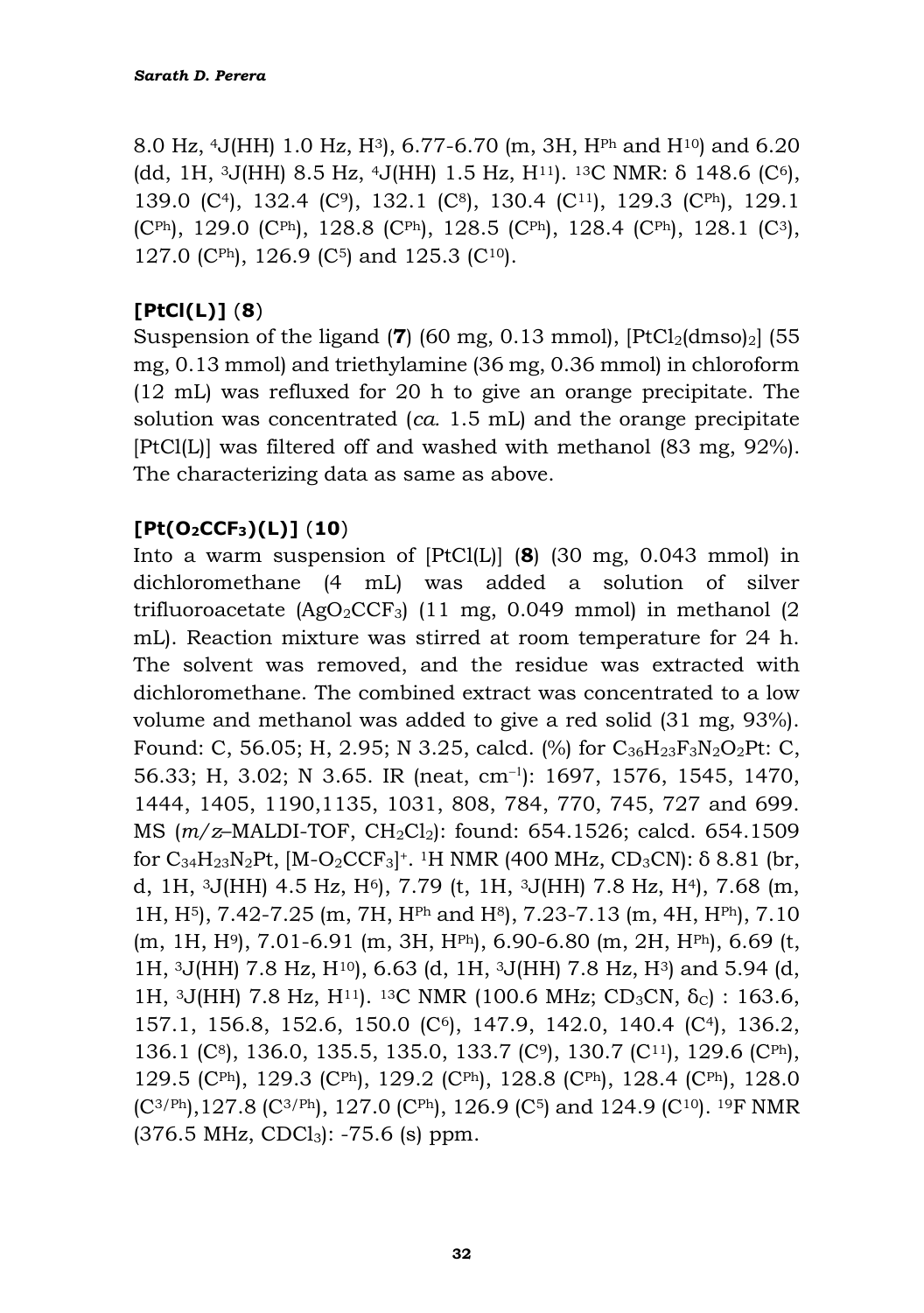#### **[Pt(CCC6H4Bu<sup>t</sup>)(L)]** (**11**)

To a degassed solution containing [PtCl(L)] (**8**) (25 mg, 0.036 mmol), 4-*tert*-butylphenyl acetylene (30 mg, 0.19 mmol) and triethyl amine (0.5 mL) in dichloromethane (5 mL), CuI (1 mg, 0.005 mmol) was added. The platinum complex went into solution gradually to give a red solution and the reaction mixture was stirred under dinitrogen for 24 h. It was concentrated upon a low volume and methanol was added to give the required product as an orange solid (24 mg, 83%). Found: C, 67.90; H, 4.35; N 3.15, calcd. (%) for C<sub>46</sub>H<sub>36</sub>N<sub>2</sub>Pt: C, 68.05; H, 4.47; N 3.45. IR (neat, cm− ): 3039, 2964, 2099, 1599, 1575, 1498, 1467, 1442, 1403, 1267, 1107, 1013, 833, 759, 729 and 699. MS ( $m/z$ -MALDI-TOF, CH<sub>2</sub>Cl<sub>2</sub>): found: 811.2547; calcd. 811.2526 for C<sub>46</sub>H<sub>36</sub>N<sub>2</sub>Pt, [M]<sup>+</sup>. <sup>1</sup>H NMR (CDCl<sub>3</sub>): δ 9.42 (d, 1H,  $3J(HH)$  4.0 Hz, H<sup>6</sup>, 8.08 (d, 1H,  $3J(HH)$  7.0 Hz,  $3J(PtH)$  58 Hz, H<sup>8</sup>), 7.65-7.47 (m, 3H,  $3J(HH)$  7.8 Hz,  $H<sup>Ar</sup>$  and  $H<sup>4</sup>$ ), 7.44-7.32 (m, 3H, <sup>3</sup>J(HH) 7.8 Hz, HAr and H5), 7.31-7.21 (m, 7H, HPh), 7.16-7.06 (m, 3H, HPh), 7.06-6.98 (m, 1H, H9), 6.97-6.86 (m, 3H, HPh), 6.82-6.67  $(m, 2H, H^{Ph})$ , 6.65-6.51  $(m, 2H, H^3$  and  $H^{10}$ ), 6.09 (br, d, 1H, <sup>3</sup>J(HH) 7.8 Hz,  $H^{11}$ ) and 1.36 (s, 9H, CMe<sub>3</sub>). <sup>13</sup>C NMR (100.6 MHz; CDCl<sub>3</sub>,  $\delta$ <sub>C</sub>) : 148.0 (C<sup>6</sup>), 138.4 (C<sup>8</sup>), 137.6 (C<sup>4</sup>), 130.8 (C<sup>9</sup>), 129.8 (C<sup>Ar</sup>), 129.7 (CPh), 129.6 (CPh), 129.3 (C<sup>11</sup>), 129.2 (CPh), 128.6 (CPh), 128.4 (CPh), 127.9 (CPh), 127.1 (CPh), 126.9 (C3), 126.8 (C5), 126.7 (CPh), 125.3 (CPh),124.9 (CAr), 123.1 (C10) and 31.4 (C*Me*3).

#### **[Pt(L)(DMAP)]PF<sup>6</sup>** (**12**)

To a suspension containing [PtCl(L)] (**8**) (20 mg, 0.0289 mmol) and 4-dimetylaminopyridine (DMAP) (10 mg, 0.082 mmol) in chloroform  $(3 \text{ mL})$  a solution of NH<sub>4</sub>PF<sub>6</sub>  $(12 \text{ mg}, 0.073 \text{ mmol})$  in methanol  $(1 \text{ mL})$ was added. The reaction mixture was refluxed for 1h to give a yellow solution which was concentrated to give the required product as a yellow solid (22 mg, 81%). Found: C, 51.91; H, 3.71; N 5.68, calcd. (%) for C<sub>41</sub>H<sub>33</sub>N<sub>4</sub>PF<sub>6</sub>Pt·0.25CHCl<sub>3</sub>: C, 52.06; H, 3.52; N 5.88. IR (neat, v, cm<sup>-1</sup>): 2961, 1623, 1546, 1396, 835, 771 and 700. ESI-MS (acetone, m/z): found: 776.2342; calcd. 776.2353 for  $C_{41}H_{33}N_{4}Pt$ ,  $[M-PF<sub>6</sub>]$ <sup>+</sup>. <sup>1</sup>H-NMR (400 MHz, CDCl<sub>3</sub>,  $\delta$  in ppm): 8.34 (d, 2H, <sup>3</sup>J(HH) 7.0 Hz, 3J(PtH) 36 Hz, HAr), 8.20 (d, 1H, 3J(HH) 4.5 Hz, H6), 7.75 (m, 1H, 3J(HH) 7.0 Hz, H5), 7.61 (dt, 1H, 3J(HH) 8.0 Hz, 4J(HH) 1.5 Hz,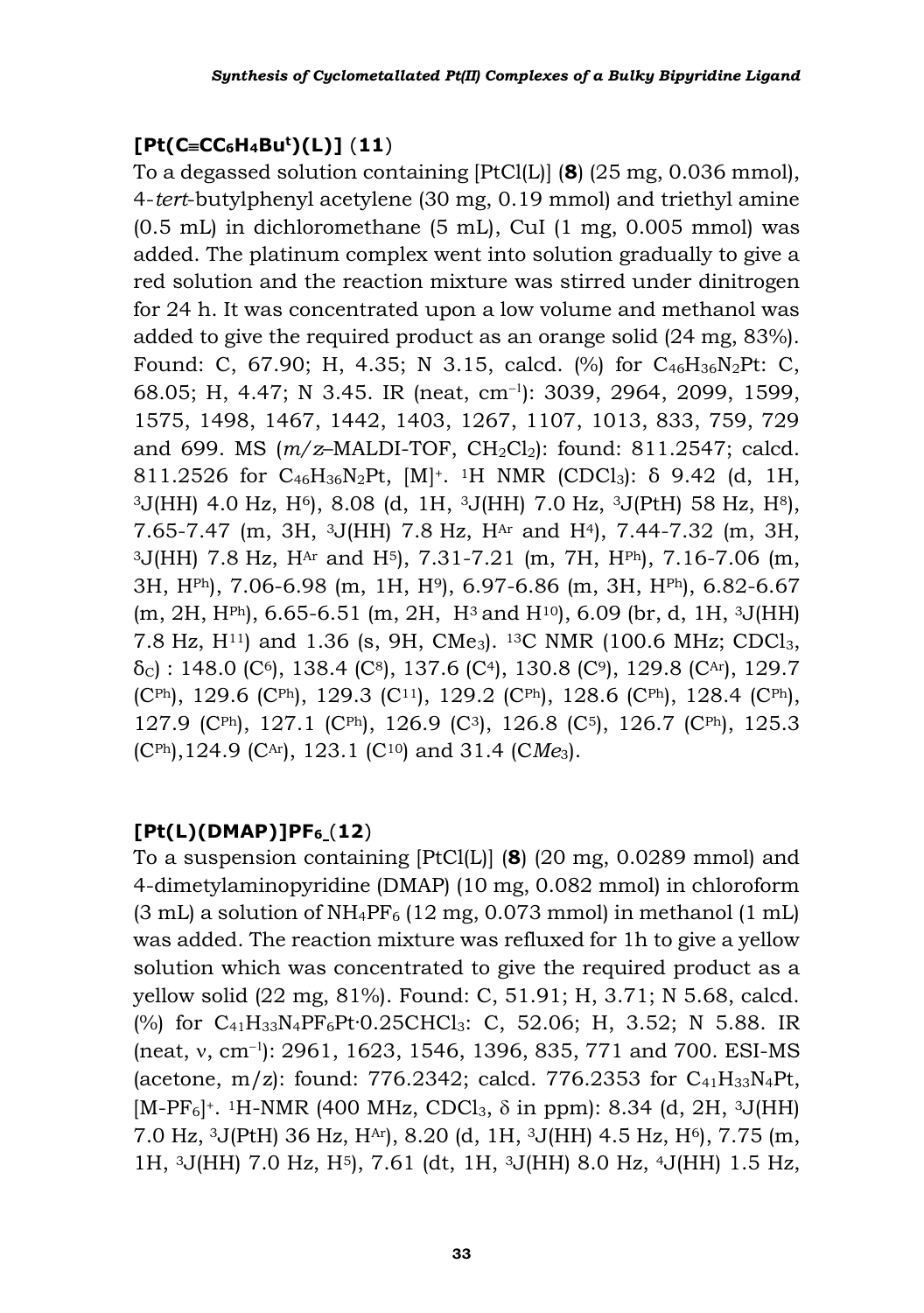H4), 7.32-7.28 (m, 6H, HPh), 7.12-7.08 (m, 4H, HPh), 7.01-6.95 (m, 4H, 3J(HH) 7.5 Hz, HPh & H9), 6.79 (d, 2H, 3J(HH) 7.0 Hz, HAr), 6.72- 6.70 (m, 2H, HPh), 6.66-6.62 (m, 3H, H3, H<sup>8</sup> & H10), 6.10 (d, 1H, <sup>3</sup>J(HH) 8.0 Hz, H11) and 3.25 (s, 6H, Me). 13C NMR (100.6 MHz; CDCl<sub>3</sub>,  $\delta$ <sub>C</sub>) : 150.5 (C<sup>Ar</sup>), 149.4 (C<sup>6</sup>), 139.4 (C<sup>4</sup>), 132.7 (C<sup>8</sup>), 130.7 (C<sup>9</sup>), 129.8 (C11), 129.6 (CPh), 129.5 (CPh), 129.4 (CPh), 128.9 (C5), 128.4  $(C<sup>Ph</sup>), 127.6 (C<sup>3</sup>), 127.3 (C<sup>Ph</sup>), 127.1 (C<sup>Ph</sup>), 124.5 (C<sup>10</sup>), 109.4 (C<sup>Ar</sup>)$ and 39.5 (*Me*).

#### **[Pt(L)(PPh3)]PF<sup>6</sup>** (**13**)

[PtCl(L)] (**8**) (20 mg, 0.0289 mmol) and triphenylphosphine (12 mg, 0.045 mmol) were heated at 60  $\degree$ C in chloroform (3 mL) to give a yellow solution.  $NH_4PF_6$  (12 mg, 0.073 mmol) in methanol (1 mL) was then added and the solution was concentrated to give the required product as a yellow solid (29 mg, 94%). Found: C, 53.91; H, 3.34; N 2.13, calcd. (%) for C52H38N2P2F6Pt: C, 53.88; H, 3.33; N 2.37. IR (neat, v, cm<sup>-1</sup>): 3006, 1577, 1548, 1472, 1437, 1277, 1261, 833 and 750. ESI-MS (acetone, m/z): found: 916.2413; calcd. 916.2420 for  $\rm{C}_{52}H_{38}N_{2}PPt$ , [M-PF<sub>6</sub>]<sup>+</sup>. <sup>31</sup>P-NMR (161.9 MHz, CDCl<sub>3</sub>,  $\delta$ in ppm):  $27.6$  (s),  $^1$ J(PtP) =  $4144$  Hz (PPh<sub>3</sub>) and  $-143.2$  (septet),  $^1$ J(PF)  $= 720$  Hz, (PF<sub>6</sub><sup>-</sup>). <sup>1</sup>H NMR (400 MHz, CDCl<sub>3</sub>): δ 7.90-7.86 (m, 6H, HPh), 7.62-7.57 (m, 3H, HPh), 7.57-7.51 (m, 4H, HPh & H4), 7.31-7.27 (m, 6H, HPh), 7.21-7.13 (m, 4H, HPh), 7.01-6.94 (m, 4H, HPh & H5), 6.88 (br, d, 1H,  $3J(HH)$  5.6 Hz,  $H<sup>6</sup>$ ), 6.82 (d, 1H,  $3J(HH)$  8.3 Hz,  $H<sup>3</sup>$ ), 6.81-6.76 (m, 2H, H<sup>Ph</sup>), 6.56-6.45 (m, 3H, H<sup>8</sup>, H<sup>9</sup> & H<sup>10</sup>) and 6.28 (d, 1H, 3J(HH) 7.9 Hz, H11). 13C NMR: δ 162.6, 161.0, 158.9, 157.4, 150.9 (C6), 150.5, 148.8, 139.7 (C4), 138.4 (C8), 136.3, 135.8, 135.4, 135.2, 135.1, 134.8, 132.0, 129.8 (C11), 129.7 (C9), 129.6, 129.5, 129.3, 129.2, 129.1, 129.0, 128.8, 128.7, 128.3 (C3), 128.2, 127.1  $(C<sup>5</sup>)$ , 126.7 and 124.6  $(C<sup>10</sup>)$ .

#### **[(L)Pt(dppm)Pt(L)][PF6]<sup>2</sup>** (**14**)

A suspension containing [PtCl(L)] (**8**) (20 mg, 0.029 mmol), bis(diphenylphosphino) methane (dppm) (5.5 mg, 0.014 mmol) and NH4PF<sup>6</sup> (10 mg, 0.061 mmol) in a mixture of degassed acetonitrile (4 mL) and chloroform (1 mL) was heated to 65  $\degree$ C for 1 h. The resulting yellow solution was allowed to cool and was filtered. The filtrate was concentrated upon a low volume, and ethanol was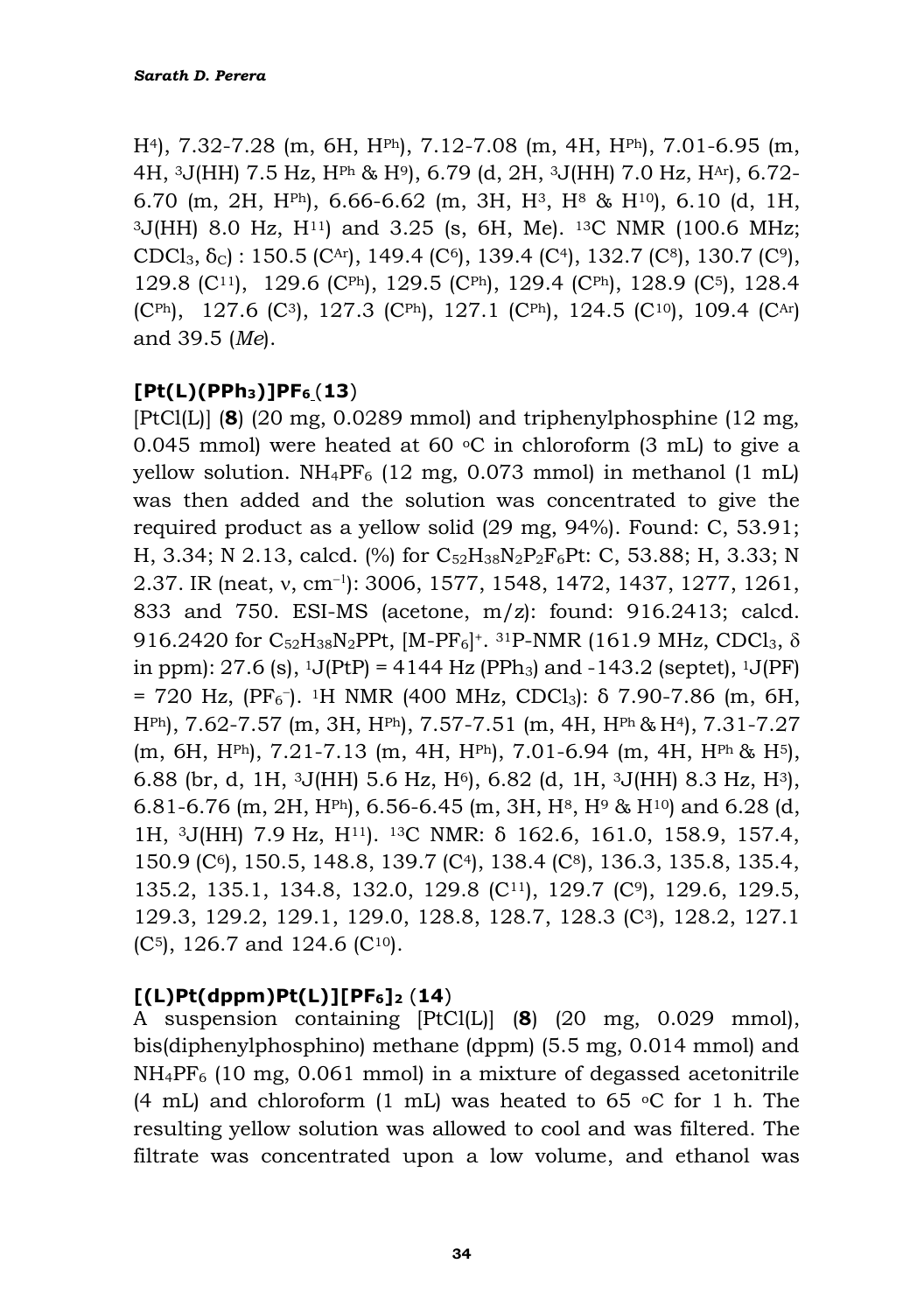added to give the required product as yellow needles, (24 mg, 85%). Found: C, 54.03; H, 3.35; N 2.62, calcd. (%) for  $C_{93}H_{68}F_{12}N_4P_4Pt_2 \cdot 1.0CHCl_3$ : C, 53.69; H, 3.31; N 2.66. IR (neat, υ, cm− ): 1474, 1438, 1405, 1166, 1098, 1015, 832, 770, 757, 734 and 693. MS  $(m/z$ -MALDI-TOF, CH<sub>2</sub>Cl<sub>2</sub>): found: 1837.3859; calcd. 1837.3856 for  $C_{93}H_{68}F_6N_4P_3Pt_2$ , [M-PF<sub>6</sub>]<sup>+</sup>. <sup>1</sup>H NMR (400 MHz, CD<sub>3</sub>CN): δ 8.12-7.91 (m, 8H, H<sup>ph</sup>), 7.56 (t, 2H, <sup>3</sup>J(HH) = 8.0 Hz, H<sup>4</sup>), 7.52-7.46 (m, 4H, HPh), 7.46–7.28 (m, 22H, H6 & HPh), 7.21 (m, 4H, HPh), 7.14 (m, 4H, HPh), 7.08–7.01 (m, 6H, HPh), 6.97 (d, 2H,  $3J(HH) = 7.5$  Hz, H $8$ , 6.78 (t, 2H,  $3J(HH) = 6.4$  Hz, H $5$ ), 6.69 (d, 2H,  $3J(HH) = 8.3$  Hz, H<sup>3</sup>, 6.65 (t, 2H,  $3J(HH) = 7.3$  Hz, H<sup>9</sup>), 6.53 (t, 2H,  $3J(HH) = 7.5$  Hz,  $H^{10}$  6.01 (d, 2H,  $3J(HH) = 8.0$  Hz,  $H^{11}$ ) and 4.93-4.67 (vt, 4H, 2J(PH) = 12.7 Hz, CH<sub>2</sub>). <sup>13</sup>C NMR (100.6 MHz; CD<sub>3</sub>CN,  $\delta$ <sub>C</sub>) :160.2, 158.5, 157.4, 152.8 (C<sup>6</sup>), 150.9, 148.8, 139.5 (C<sup>4</sup>), 138.6, 137.8 (C8), 136.5, 136.0, 136.9, 135.4, 135.1, 133.76 (CPh), 133.7 (CPh), 133.6 (CPh), 132.1 (CPh), 130.3 (C<sup>11</sup>), 129.8 (CPh), 129.5 (CPh), 129.4 (CPh), 129.1 (C9), 129.0 (CPh), 129.0 (CPh), 128.9 (CPh), 128.5 (CPh), 127.9 (C3), 127.2 (CPh), 126.8 (C5) and 124.8 (C10). 31P NMR (161.9 MHz,  $CD_3CN$ ,  $\delta$  in ppm): 13.4, <sup>1</sup>J(PtP) = 4208 Hz.

## **Results and Discussion**

Treatment of  $(7)$  with  $[PtCl<sub>2</sub>(dmso)<sub>2</sub>]$  (dmso = dimethyl sulfoxide) in boiling chloroform resulted in the formation of a mixture of cyclometallated square-planar platinum(II) complex [PtCl(L)] (**8**) and an octahedral platinum(IV) complex *mer*-[(L)PtCl3] (**9**), both containing an anionic tridentate (C^N^N) ligand. The orange complex (**8**) was not very soluble in common deuterated solvents and in the proton NMR spectrum, the proton (H6) on the carbon adjacent to nitrogen was the most deshielded and the resonance appeared as a multiplet at 9.37 ppm. The complex (**9**) was characterised by X-ray crystallography and confirmed the presence of *mer*-geometry around the platinum centre (Figure 3). In the proton NMR spectrum, the H6 proton appeared as a multiplet at 9.51 ppm. One can argue that the complex (**5**) could have been formed by the replacement of the platinum hydride of the intermediate  $[Pt(L)HC1<sub>2</sub>]$  which was due to the oxidative addition of phenyl C−H bond by a chloride ligand formed during the reaction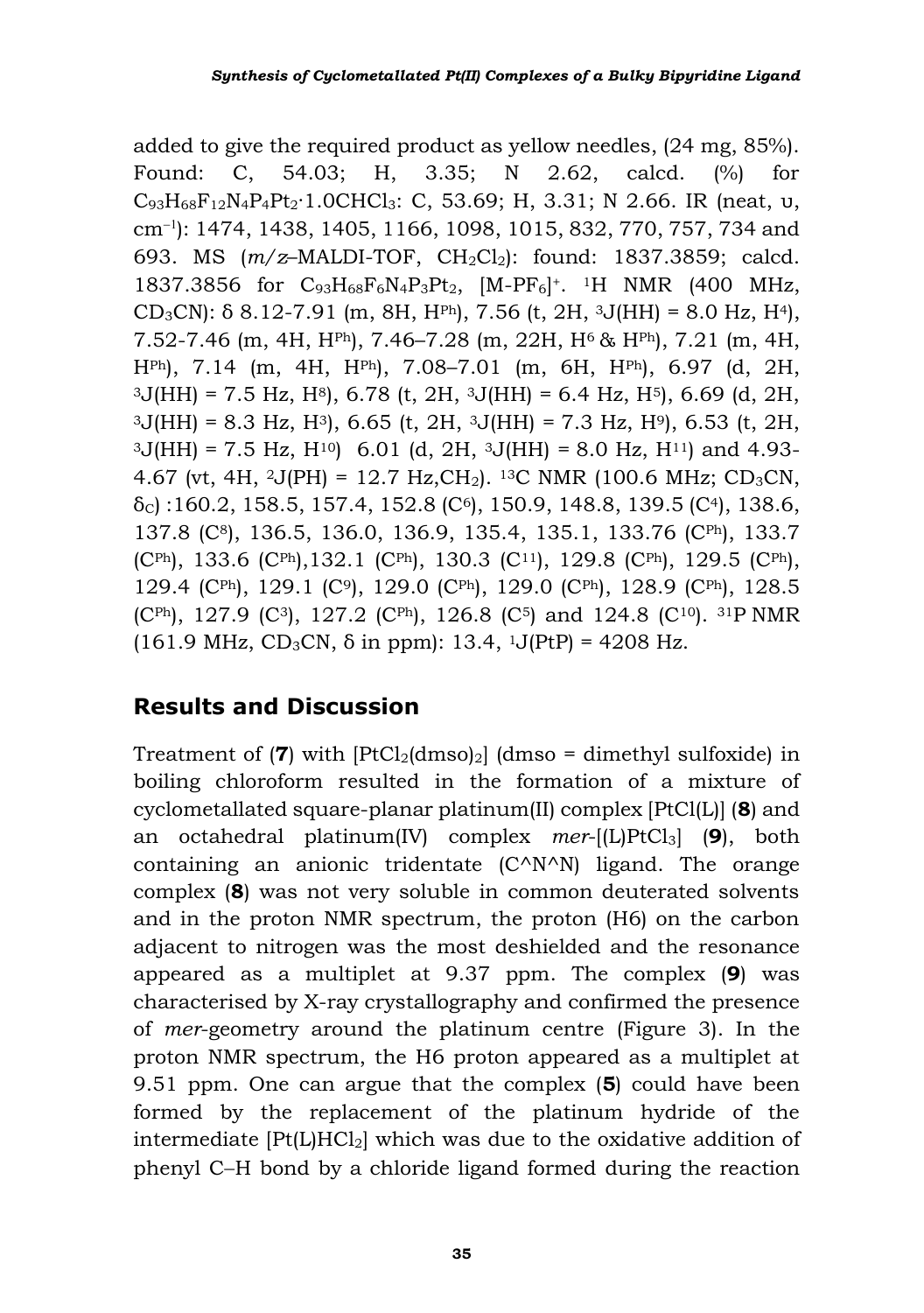(see Scheme 1). It is clear that the intermediate  $[(L)PtHCl<sub>2</sub>]$ undergoes reductive elimination of HCl to produce the squareplanar platinum(II) complex [PtCl(L)] (**8**). It is known, in the presence of a base, one could readily remove HCl from a platinum(IV) complex containing a  $PtHCl<sub>2</sub>$  moiety. As expected, addition of triethylamine to the above reaction mixture improved the yield of [PtCl(L)] (**8**).



**Scheme 1**. Possible mechanism for the formation of complexes (**8**)- (**9**); and atom labelling used for the assignment of NMR data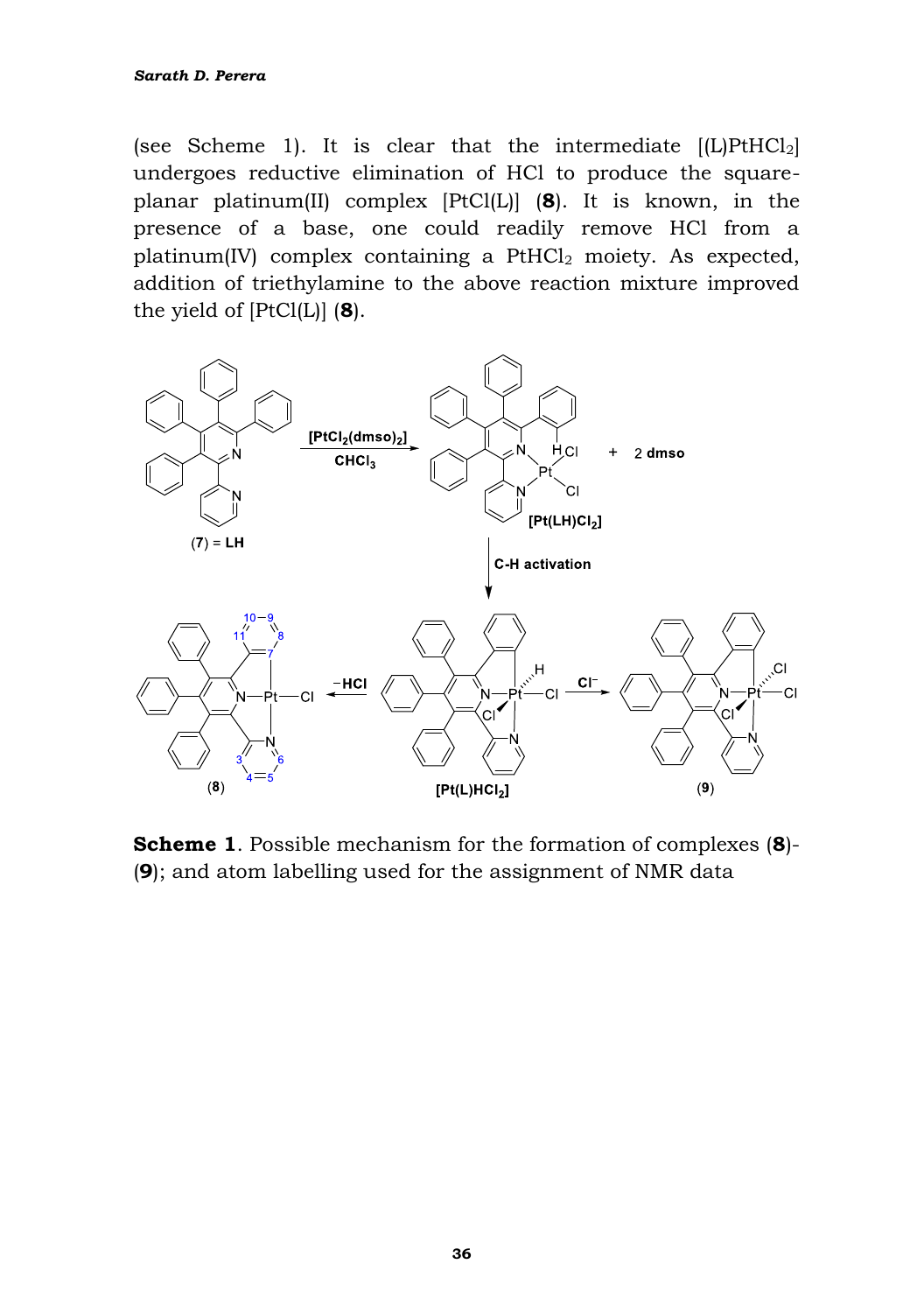

**Figure 3**. Molecular structure of *mer*-[(L)PtCl3] (**9**)

Square-planar platinum(II) complexes are being used to study substitution reactions with anionic ligands. The chloride of (**8**) can be easily replaced by trifluoroacetate ion to produce  $[L]PtO_2CCF_3$ (**10**) a red solid with 93% yield. The IR spectrum of (**10**) showed an IR band at 1659 cm<sup>-1</sup> for the C=O group. The complex is quite soluble in organic solvents and it was well characterized. The 19F NMR spectrum showed a singlet at -75.6 ppm for the fluorine nuclei in the  $CF_3$  group.



**Scheme 2.** Synthetic routes to complexes  $(10)-(11)$ ; (i) AgO<sub>2</sub>CCF<sub>3</sub>; (ii)  $HC = CC_6H_4Bu^{t-4}$ 

Cyclometallated Pt(II) acetylides have shown interesting photophysical properties (Feng, *et al*., 2006; Shao, *et al*., 2008; Lu, *et al*., 2004) and the complex (**8**) was converted into its acetylide [(L)PtC≡CC6H4But-4] (**11**) of 83% yield, by reacting it with 4-*tert*-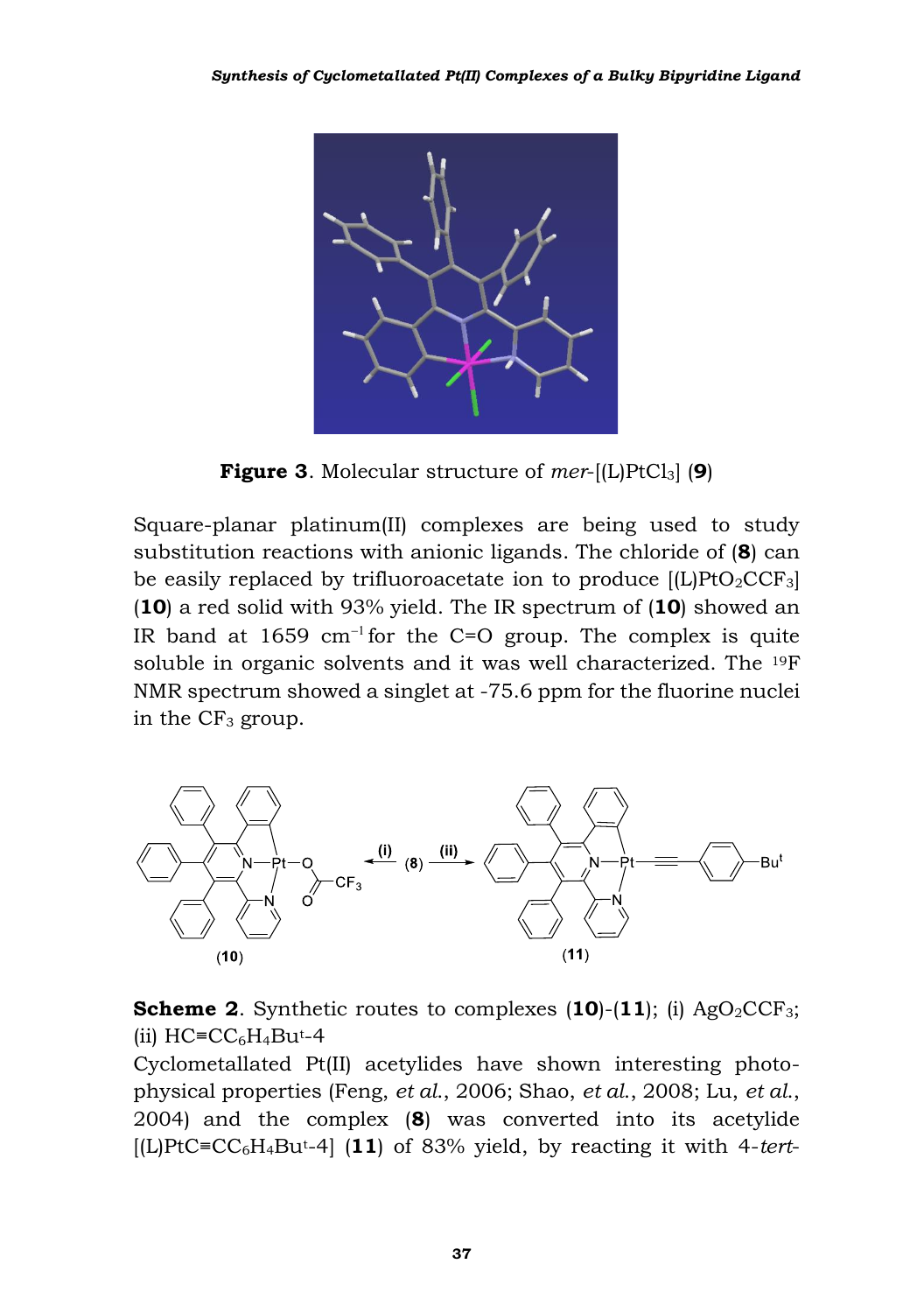butylphenyl acetylene in the presence of triethylamine and catalytic amount of CuI. In the 1H NMR spectrum, the resonances of the aryl group  $(-C_6H_4Bu^{t-4})$  appeared as an AB pattern at 7.60 (d) and 7.40 (d) ppm with  $3J(HH) = 7.8$  Hz for aryl protons and a singlet at 1.36 ppm for the nine *tert*-butyl protons. The IR spectrum of (**11**) showed an IR band at 2099  $cm^{-1}$  for the acetylide ligand.

It is interesting to study the substitution of the chloride ion by neutral ligands such as pyridine and phosphine ligands to make the less soluble platinum(II) complex (**8**) more soluble in the form of a salt. Replacement of the labile chloride ligand with 4-dimetylaminopyridine (DMAP) in the presence of  $NH_4PF_6$  resulted in the formation of the salt  $[Pt(L)(DMAP)]PF_6 (12)$ . The complex  $(12)$ was characterised by X-ray crystallography (Figure 4). In its 1H-NMR spectrum, the methyl proton resonance of  $NMe<sub>2</sub>$  group appeared as a singlet at 3.25 ppm.



**Scheme 3**. Synthetic routes to complexes (**12**)-(**14**); (i)  $DMAP/NH_4PF_6$ ; (i)  $PPh_3/NH_4PF_6$ ; (iii) 0.5 equiv. dppm/NH<sub>4</sub>PF<sub>6</sub>;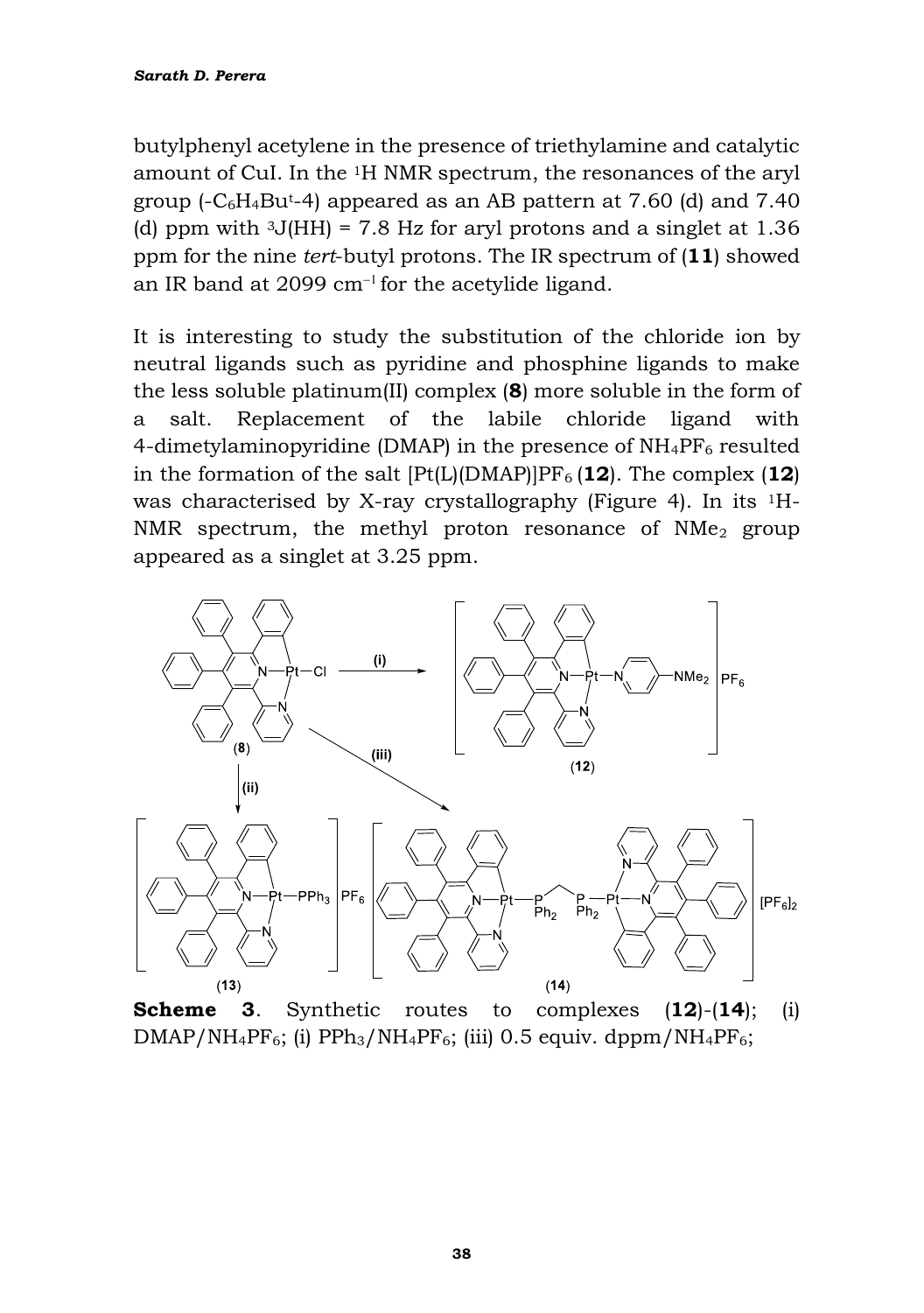

**Figure 4.** Molecular structure of  $[Pt(L)(DMAP)]PF_6$  (12)

Replacement of the labile chloride ligand by triphenylphosphine formed the salt  $(13)$  as a yellow solid of 94% yield.  $31P-\{1H\}$  NMR spectrum of (**13**) showed a singlet at 27.6 ppm with platinum satellites,  $1J(PtP) = 4144 Hz$ , for PPh<sub>3</sub> and a septet at -143.2 ppm for the  $PF_6$ <sup>-</sup> group. Replacement of two chloride groups from two complexes of (**8**) by one dppm ligand gave the dppm-bridged binuclear dicationic salt  $[(L)Pt(\mu-dppm)Pt(L)](PF_6)_2$  (14). The phosphorus resonance of  $(14)$  was 13.4 ppm with  $1J(PtP) = 4208 Hz$ .

# **Conclusions**

The bulky ligand (**7**) containing four phenyl groups was converted into a quite insoluble cyclometallated terdentate complex  $[(C^N N^N)P<sub>t</sub>C]<sub>l</sub>$ . However, it can be made more soluble by replacing the chloride ligand to produce the corresponding trifluoroacetate and acetylide. Introduction of a neutral ligand such as pyridine or phosphine generated more soluble salts of the type  $[(C^N N^N)Pt(L')]PF_6$  where  $L' = PPh_3$ , DMAP. A binuclear complex bridging two (C^N^N)Pt units with dppm was also prepared.

# **Acknowledgements**

Author wishes to thank the Trinity College Dublin for a Research Fellowship and Professor S. M. Draper for laboratory facilities and other support. Author is also grateful Dr. John O'Brien and Dr. M.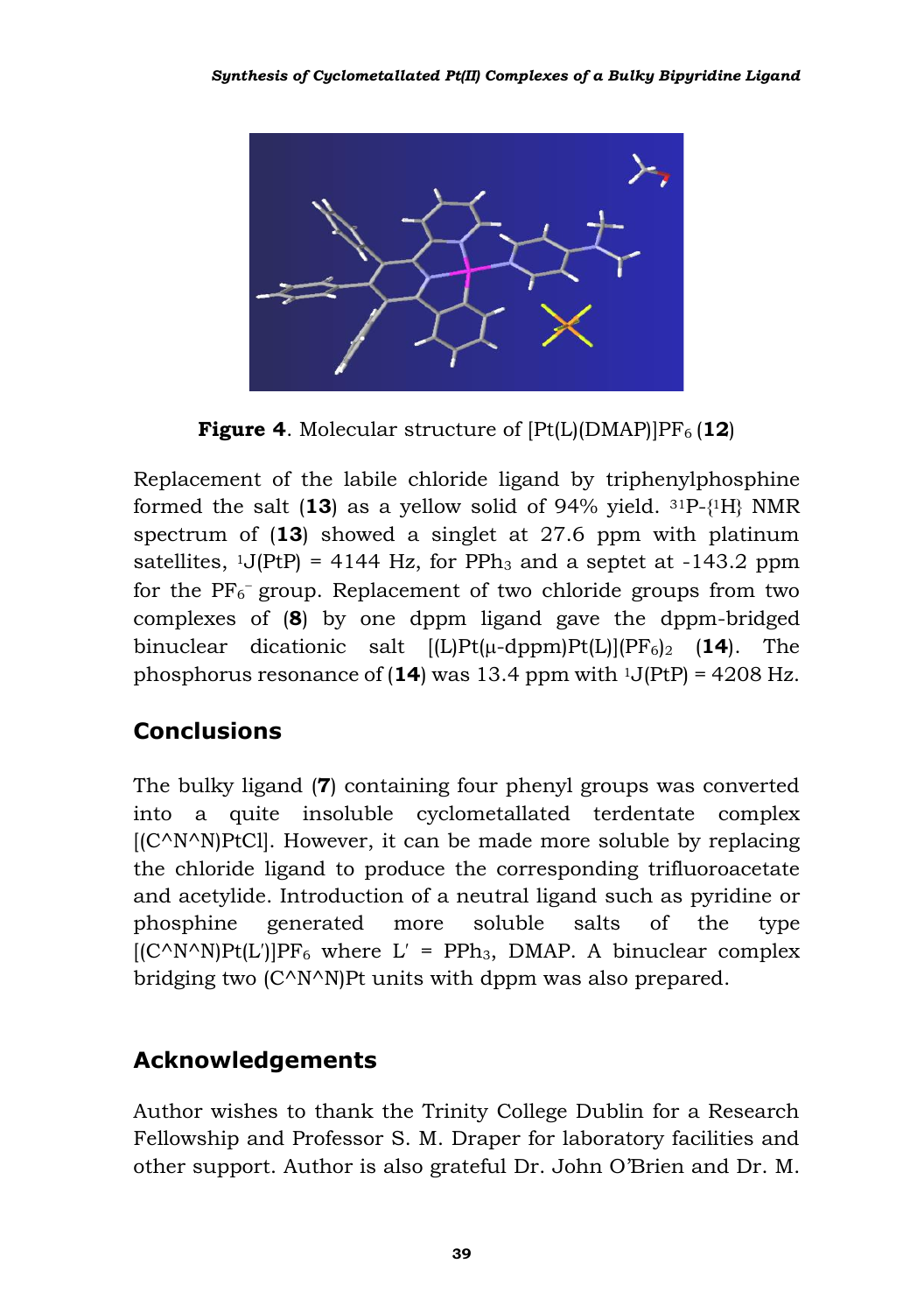Ruether for recording NMR spectra; Dr Martin Feeney for providing mass spectral data; and Dr Thomas McCabe for determining crystal structures. An abstract of this study was presented at the Annual Sessions of the Institute of Chemistry, Ceylon in 2013.

## **References**

- Balzani, V. & Campagna, S. (Ed). (2007). Photochemistry and photophysics of coordination compounds: Platinum, Top. Curr. Chem, 281, 205-268.
- Colombo, A., Fiorini, F., Septiadi, D., Dragonetti, C., Nisic, F., Valore, A., Roberto, D., Mauro, M. & De Cola, L. (2015). Neutral N^C^N terdentate luminescent Pt(II) complexes: their synthesis, photophysical properties, and bio-imaging applications, Dalton Trans., 44(18), 8478-87, DOI: 10.1039/c4dt03165b.
- Feng, K., Zhang, R-Y., Wu, L-Z., Tu, B., Peng, M-L., Zhang, L-P., Zhao, D. & Tung, C-H. (2006). Photooxidation of olefins under oxygen in platinum(II) complex-loaded mesoporous molecular sieves. J. Am. Chem. Soc. 128, 14685-14690. DOI: [10.1021/ja0648256](https://doi.org/10.1021/ja0648256)
- Fung, S. K., Zou, T., Cao, B., Chen, T., To, W-P., Yang, C., Lok, C-N. & Che, C-M. (2016). Luminescent platinum(II) complexes with functionalized N-heterocyclic carbene or diphosphine selectively probe mismatched and abasic DNA. Nat. Commun.7:10655 doi: 10.1038/ncomms10655 (2016).
- Lu, W., Mi, B-X., Chan, M. C. W., Hui, Z., Che, C-M., Zhu, N. & Lee, S-T. (2004). Light-emitting tridentate cyclometallated platinum(II) complexes containing σ-alkynyl auxiliaries: tuning of photo- and electrophosphorescence. J. Am. Chem. Soc. 126, 4958-4971. DOI: [10.1021/ja0317776.](https://doi.org/10.1021/ja0317776)
- Murphy, L., Brulatti, P., Fattori, V., Cocchi, M. & Williams, J. A. G. (2012). Blue-shifting the monomer and excimer phosphorescence of tridentate cyclometallated platinum(II) complexes for optimal white-light OLEDs. Chem. Commun. 48, 5817-5819, [DOI: 10.1039/C2CC31330H.](https://doi.org/10.1039/C2CC31330H)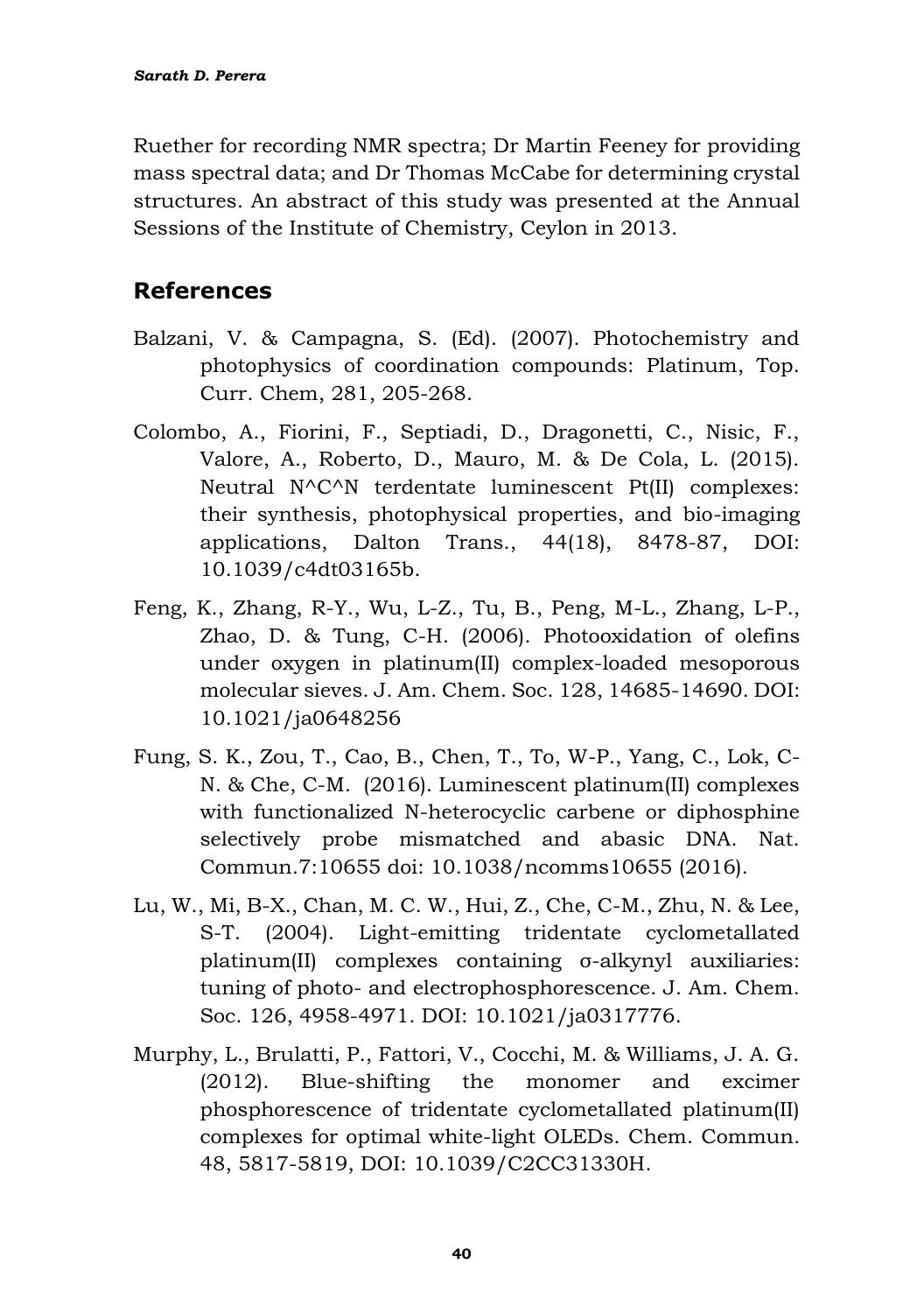- Nikolaeva, M. V. & Puzyk, M. V. (2013). Spectral and luminescent investigations of ammonia cyclometallated Pt(II) complexes. 114, 247–250, DOI: 10.1134/S0030400X13010219.
- Nolan, D., Gil, B., Wang, L., Zhao, J. & Draper, S. M. (2013). Structure-property relationships and  $10<sub>2</sub>$  photosensitisation in sterically encumbered diimine Pt(II)acetylide complexes. Chem. Eur. J. 19, 15615–15626. [DOI:](https://doi.org/10.1002/chem.201300759)  [10.1002/chem.201300759.](https://doi.org/10.1002/chem.201300759)
- Ollangnier, C. M. A., Perera, S. D., Fitchett, C. M. & Draper, S. M. (2008). Rhodium and palladium complexes of a pyridylcentred polyphenylene derivative, J. Chem. Soc. Dalton Trans. 283-290, DOI: [10.1039/b709818a.](https://doi.org/10.1039/b709818a)
- Perera, S. D. & Draper, S. M. (2009). Synthesis of cyclometallated Palladium(II) complexes derived from 3,4,5,6-Tetraphenyl-2,2'-bipyridine. Annual Academic Sessions, The Open University of Sri Lanka.153-156
- Perera, S. D. (2018). Coordination chemistry of a (N^N^C) palladacycle. Proceedings of the Open University International Research Session, (iOURS). 227-230.
- Shafikov, M. Z., Daniels, R., Pander, P., Dias, F. B., Williams, J. A. G. & Kozhevnikov, V. N. (2019). Dinuclear design of a Pt(II) complex affording highly efficient red emission: photophysical properties and application in solution processible OLEDs. ACS Appl. Mater. Interfaces. 11, 8182−8193, DOI: [10.1021/acsami.8b18928.](https://doi.org/10.1021/acsami.8b18928)
- Shao, P., Li, Y. & Sun, W. (2008). Cyclometallated platinum(II) complex with strong and broadband nonlinear optical response. J. Phys. Chem. A. 112, 1172-1179. [DOI:](https://doi.org/10.1021/jp710616z)  [10.1021/jp710616z.](https://doi.org/10.1021/jp710616z)
- Tsai, J. L-L., Zou, T., Liu, J., Chen, T., Chan, A. O-Y., Yang, C., Lok, C-N. & Che, C-M. (2015). Luminescent platinum(II) complexes with self-assembly and anti-cancer properties: hydrogel, pH dependent emission colour and sustainedrelease properties under physiological conditions. Chem. Sci., 6, 3823−3830, DOI: [10.1039/c4sc03635b.](https://doi.org/10.1039/c4sc03635b)